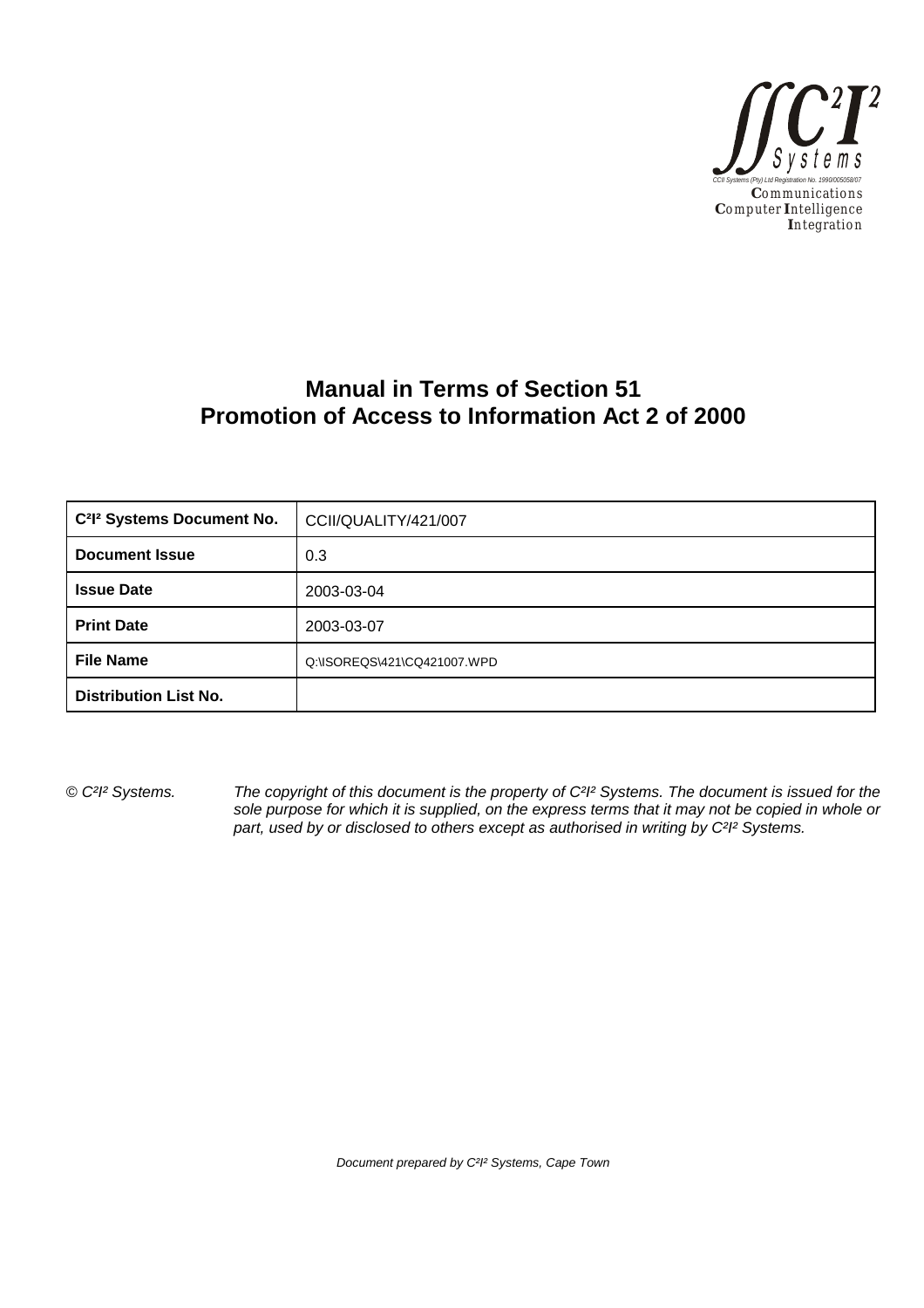# **Signature Sheet**

| <b>Name</b>  | <b>Signature</b>                                                                 | <b>Date</b> |
|--------------|----------------------------------------------------------------------------------|-------------|
| Completed by |                                                                                  |             |
|              | Legal Officer<br>C <sup>2</sup> l <sup>2</sup> Systems                           |             |
| Accepted by  |                                                                                  |             |
|              | <b>Quality Assurance Representative</b><br>C <sup>2</sup> l <sup>2</sup> Systems |             |
| Accepted by  |                                                                                  |             |
|              | <b>Managing Director</b><br>C <sup>2</sup> l <sup>2</sup> Systems                |             |
| Accepted by  |                                                                                  |             |
|              |                                                                                  |             |
| Accepted by  |                                                                                  |             |
|              |                                                                                  |             |
|              |                                                                                  |             |
| Accepted by  |                                                                                  |             |
|              |                                                                                  |             |
|              |                                                                                  |             |

| I CCII/QUALITY/421/007      | 2003-03-04 | Issue 0.3     |
|-----------------------------|------------|---------------|
| Q:\ISOREQS\421\CQ421007.WPD |            | Page ii of iv |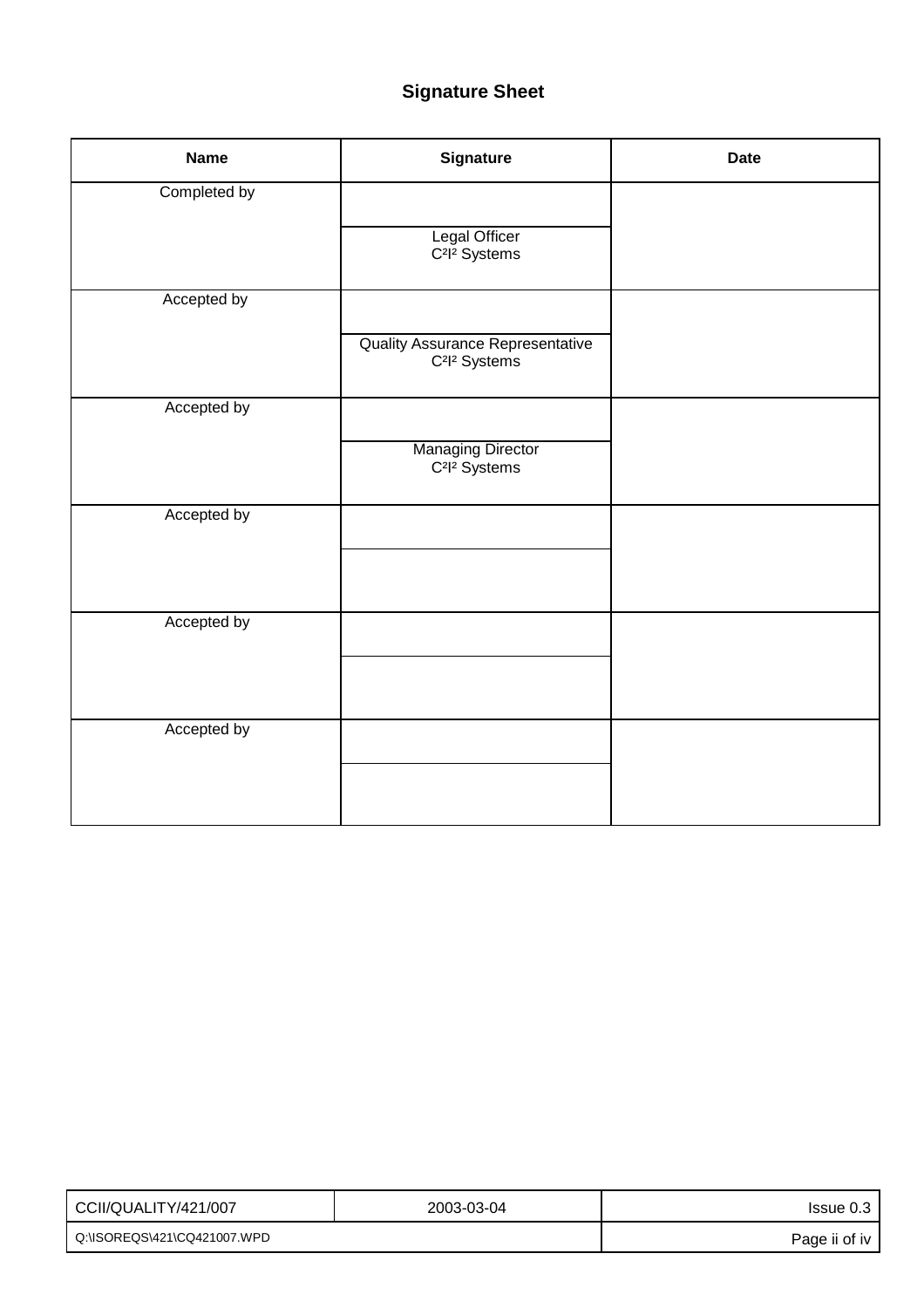## **Amendment History**

| <b>Issue</b> | <b>Description</b>                                 | <b>Date</b> | ECP No. |
|--------------|----------------------------------------------------|-------------|---------|
| 0.1          | Initial issue                                      | 2003-02-28  |         |
| 0.2          | Updated to latest company template and directives. | 2003-03-03  |         |
| 0.3          | Updated to incorporate miscellaneous corrections.  | 2003-03-04  | ۰       |
|              |                                                    |             |         |
|              |                                                    |             |         |
|              |                                                    |             |         |
|              |                                                    |             |         |
|              |                                                    |             |         |
|              |                                                    |             |         |
|              |                                                    |             |         |
|              |                                                    |             |         |
|              |                                                    |             |         |

| CCII/QUALITY/421/007        | 2003-03-04 | Issue 0.3      |
|-----------------------------|------------|----------------|
| Q:\ISOREQS\421\CQ421007.WPD |            | Page iii of iv |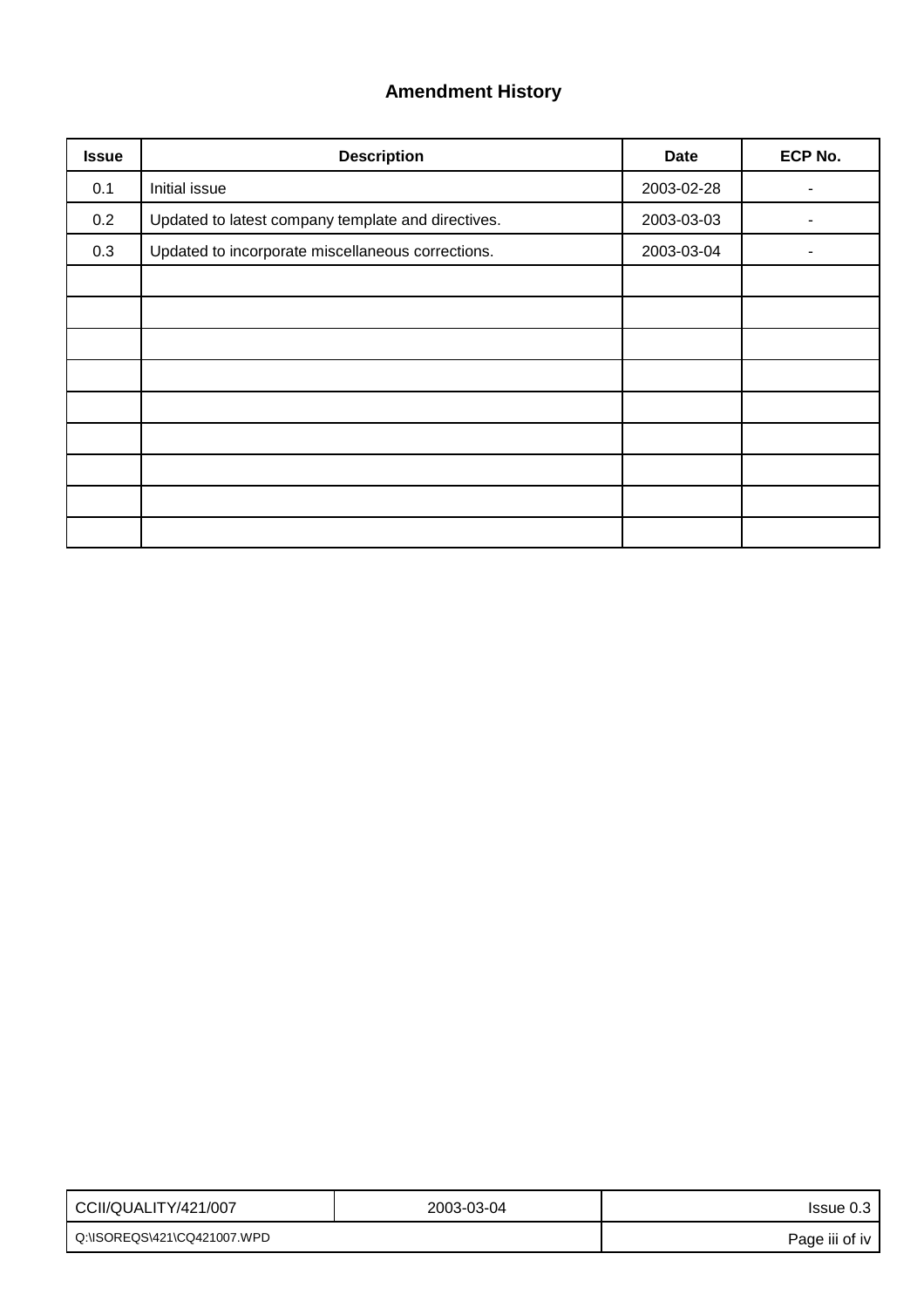## **Contents**

| 1. |                   |                                                                                                                                                                                  |  |
|----|-------------------|----------------------------------------------------------------------------------------------------------------------------------------------------------------------------------|--|
| 2. | 2.1               | 2.1.1<br>2.1.2<br>2.1.3                                                                                                                                                          |  |
|    | 2.2<br>2.3<br>2.4 | 2.4.1<br>2.4.2                                                                                                                                                                   |  |
| 3. |                   | Section 51(1)(b): The South African Human Rights Commission Guide  2                                                                                                             |  |
| 4. |                   | Section 51(1)(c): Records Available in Terms of any Other Legislation  2                                                                                                         |  |
| 5. | 5.1               | Section 51(1)(e) : Access to the Records Held by the Private Body in Question 2<br>5.1.1<br>Information Contained in Marketing Brochure Packs for Exhibition Purposes 3<br>5.1.2 |  |
|    | 5.2               | 5.1.3<br>5.2.1<br>5.2.2<br>5.2.3<br>5.2.4<br>5.2.5<br>5.2.6<br>5.2.7                                                                                                             |  |
|    | 5.3               | 5.3.1<br>5.3.2                                                                                                                                                                   |  |
| 6. |                   |                                                                                                                                                                                  |  |
| 7. |                   |                                                                                                                                                                                  |  |
| 8. | 8.1<br>8.2        |                                                                                                                                                                                  |  |

| CCII/QUALITY/421/007          | 2003-03-04 | Issue 0.3     |
|-------------------------------|------------|---------------|
| l_Q:\ISOREQS\421\CQ421007.WPD |            | Page iv of iv |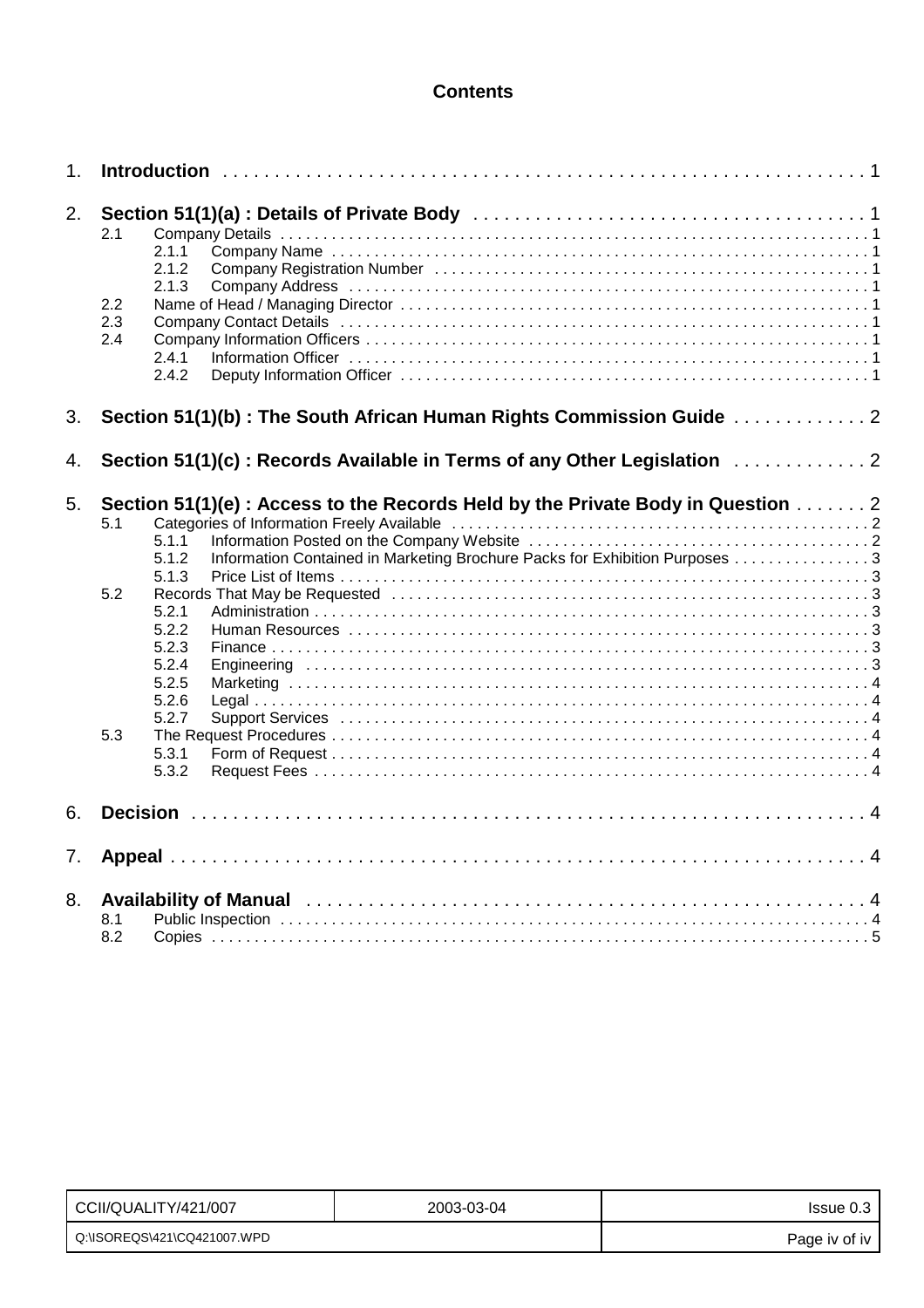## 1. **Introduction**

This Manual has been prepared in terms of Section 51 of the Promotion of Access to Information Act No. 2 of 2000 ("the Act") and will, in terms of Section 51(2) of Act, be updated as and when the need arises.

## 2. **Section 51(1)(a) : Details of Private Body**

- 2.1 Company Details
- 2.1.1 Company Name

CCII Systems (Pty) Ltd, also trading as C²I² Systems.

2.1.2 Company Registration Number

1990/005058/07

2.1.3 Company Address

| Postal   | CCII Systems (Pty) Ltd<br>P.O. Box 171<br>Rondebosch<br>7701                      |
|----------|-----------------------------------------------------------------------------------|
| Physical | CCII Systems (Pty) Ltd<br>Unit 3 Rosmead Place<br>67 Rosmead Avenue<br>Kenilworth |

2.2 Name of Head / Managing Director

Dr Richard Young

## 2.3 Company Contact Details

| Telephone | $(+27)$ (0)21 683 5490                 |
|-----------|----------------------------------------|
| Facsimile | $(+27)$ (0)21 683 6365, 683 5435       |
| Email     | rmyoung@ccii.co.za (Managing Director) |
|           | info@ccii.co.za (General)              |
|           |                                        |

- Web Address : http://www.ccii.co.za/
- 2.4 Company Information Officers
- 2.4.1 Information Officer

Dr Richard Young (Managing Director)

2.4.2 Deputy Information Officer

Ms Marlene Abreu (Legal Officer)

| CCII/QUALITY/421/007        | 2003-03-04 | Issue 0.3   |
|-----------------------------|------------|-------------|
| Q:\ISOREQS\421\CQ421007.WPD |            | Page 1 of 5 |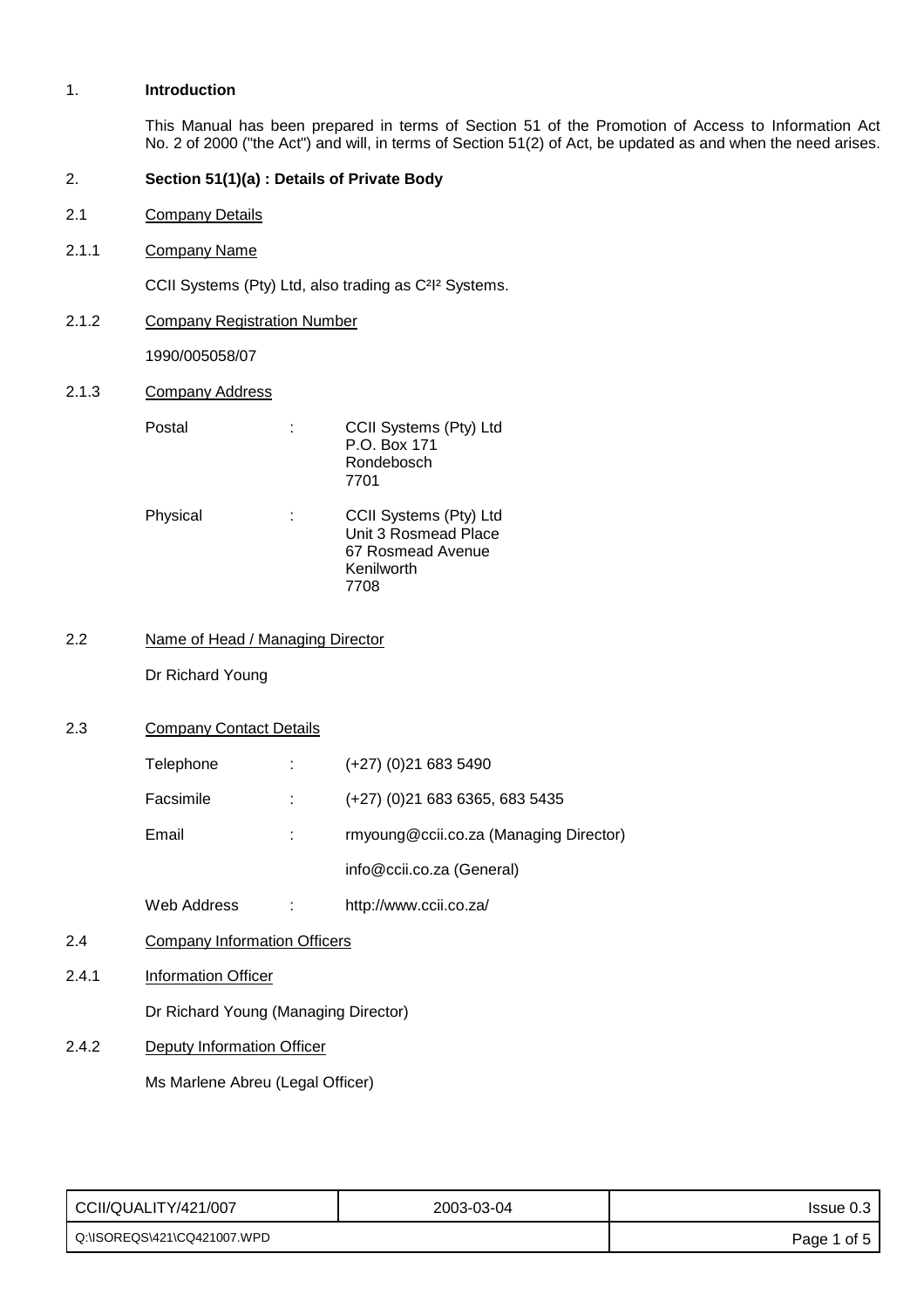## 3. **Section 51(1)(b) : The South African Human Rights Commission Guide**

Section 10 of the Act stipulates that the South African Human Rights Commission must compile a guide in each official language that contains information which may be reasonably required by a person who wishes to exercise any right contemplated in the Act.

This Guide will be available from the South African Human Rights Commission by no later than August 2003.

Any queries in this regard may be directed as follows to the South African Human Rights Commission :

| Human Rights Advice Line | 0860 120 120 |
|--------------------------|--------------|
|--------------------------|--------------|

| Email |  | PAIA@sahrc.org.za |
|-------|--|-------------------|
|-------|--|-------------------|

Website : www.sahrc.org.za.

## 4. **Section 51(1)(c) : Records Available in Terms of any Other Legislation**

- Armaments Development and Production Act No. 57 of 1968, as amended
- Basic Conditions of Employment Act No. 75 of 1997
- Companies Act No. 61 of 1973, as amended
- Compensation for Occupational Injuries and Health Diseases Act No. 130 of 1993
- Customs and Excise Act No. 91 of 1964
- Electronics Communications and Transactions Act No. 25 of 2002
- Employment Equity Act No. 55 of 1998
- Income Tax Act No. 95 of 1967
- Labour Relations Act No. 66 of 1995
- Occupational Health & Safety Act No. 85 of 1993
- Patents Act No. 57 of 1978
- Protection of Business Act No 99 of 1982, as amended
- Skills Development Levies Act No. 9 of 1999
- Skills Development Act No. 97 of 1998
- Stamp Duties Act No. 77 of 1968
- Trademarks Act No. 194 of 1993
- Unemployed Insurance Act No. 63 of 2001
- Value-Added Tax Act No. 89 of 1991

## 5. **Section 51(1)(e) : Access to the Records Held by the Private Body in Question**

Please note that the Act provides that a person may only request information in terms of the Act if the information is required for the protection of a right.

Information will not be furnished by C²I² Systems if the requested information may be refused in terms of the Act and if the requester is unable to provide an explanation as to why the requested information is required for the protection of a right.

#### 5.1 Categories of Information Freely Available

#### 5.1.1 Information Posted on the Company Website

The following information is available on the company website at http://www.ccii.co.za/ :

- About the Company
- Our Products
- Partners
- **Agencies**
- **Price List**
- Software Drivers
- C²I² Systems Support
- Research and Development
- Contact Details

| CCII/QUALITY/421/007        | 2003-03-04 | $l$ ssue 0.3 |
|-----------------------------|------------|--------------|
| Q:\ISOREQS\421\CQ421007.WPD |            | Page 2 of 5  |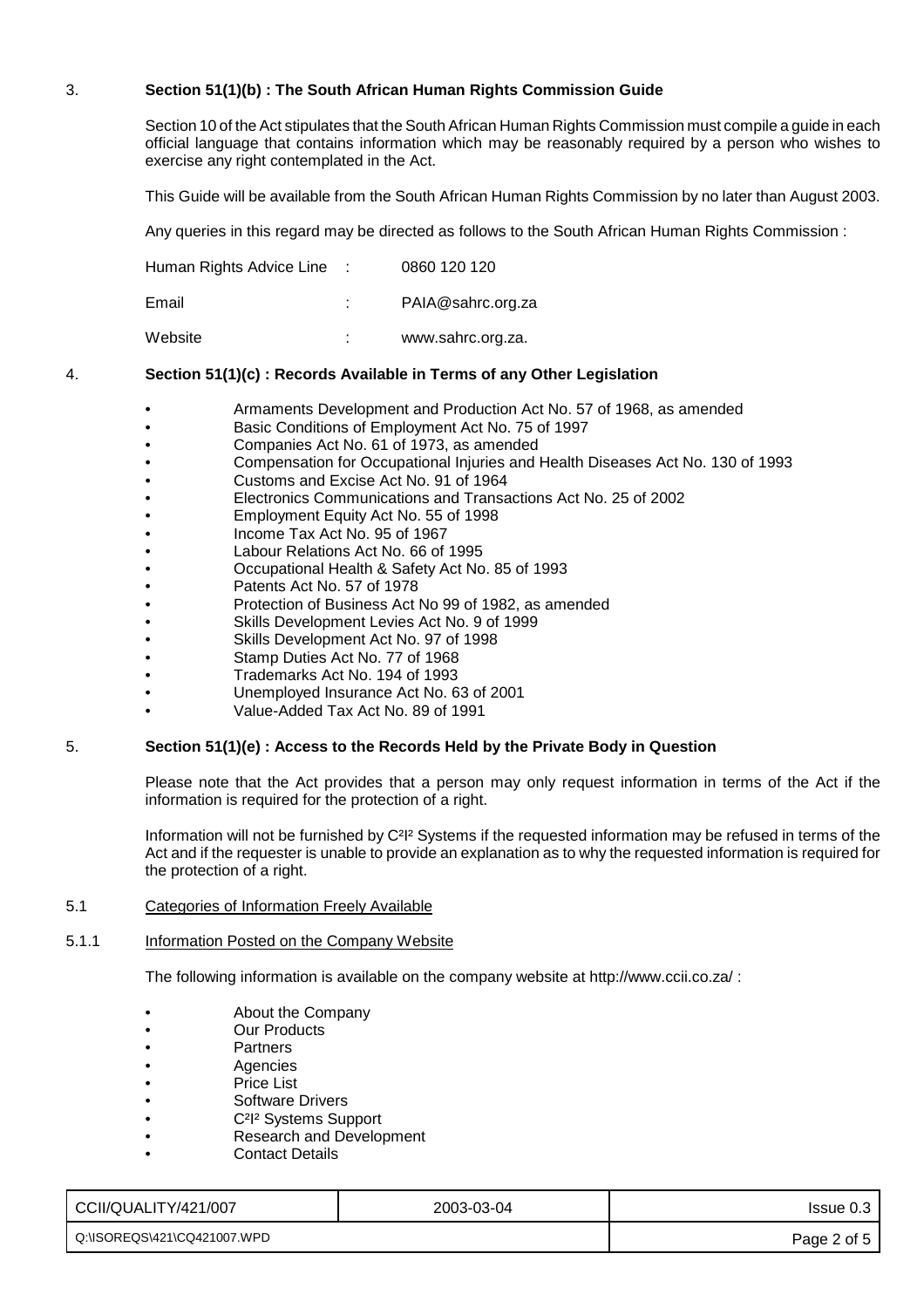## 5.1.2 Information Contained in Marketing Brochure Packs for Exhibition Purposes

Marketing brochures are available on products in the following categories :

- Board-Level Products :
	- Network PMC Adapters
	- Serial I/O PMC Adapters
	- Special I/O PMC Adapters
- **Systems**
- Applications
- Software

All brochures are published on our website at : http://www.ccii.co.za/products.html

## 5.1.3 Price List of Items

A published price list for Board-Level Products is updated quarterly and available on special request.

The price list is also published on our website and is available to customers under password protection.

### 5.2 Records That May be Requested

The information is classified and grouped according to records relating to the following subjects and categories :

## 5.2.1 Administration

- **Minutes**
- Internal and External Correspondence
- Contracts and Agreements
- Statutory Records
- Contractor/Supplier Records

## 5.2.2 Human Resources

- Personnel Records
- Staff Recruitment Policies
- Employment Contracts
- **Statutory Records**
- **Agreements**

## 5.2.3 Finance

- **Statutory Records**
- Financial Statements
- Accounting Records
- Supplier Records

## 5.2.4 Engineering

- Technical Documents
- Project Documentation
- Reports
- Research material
- Proposals
- Quotations
- **Offers**

| CCII/QUALITY/421/007          | 2003-03-04 | Issue 0.3   |
|-------------------------------|------------|-------------|
| l_Q:\ISOREQS\421\CQ421007.WPD |            | Page 3 of 5 |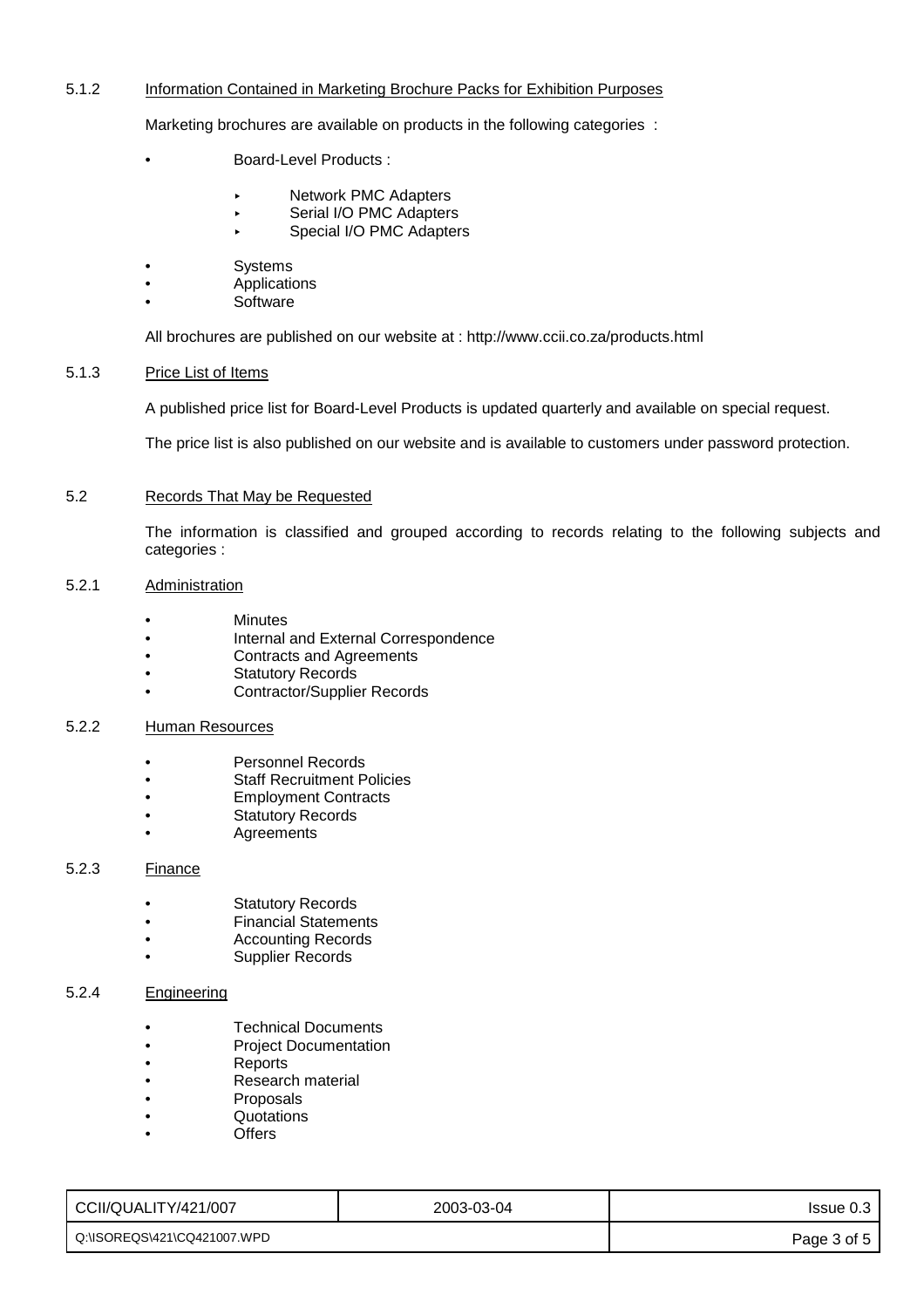#### 5.2.5 Marketing

- Marketing Literature and brochures **Presentations**
- 5.2.6 Legal
	- **Litigation**

## 5.2.7 Support Services

• ISO Documentation and Quality Records

## 5.3 The Request Procedures

#### 5.3.1 Form of Request

The requester must use the prescribed form ("Form C") to make the request for access to a record.

C<sup>2</sup><sup>12</sup> Systems will make Form C available on request. Form C may also be downloaded from our website.

Form C must be completed in full and returned to C<sup>2</sup>I<sup>2</sup> Systems together with payment of the request fee. A request which does not comply with the formalities required by the Act will be forwarded back to the requester with advice on the necessary steps for compliance.

#### 5.3.2 Request Fees

A requester who seeks access to a record containing personal information about that requester is not required to pay the request fee. Every other requester, who is not a personal requester, must pay the required request fee of R50,00.

The requester may lodge an application to the court against the tender or payment of the request fee.

After the head of the private body has made a decision on the request, the requester must be notified in the required form.

If the request is granted, then a further access fee must be paid for the search, reproduction, preparation and for any time that has exceeded the prescribed hours to search and prepare the record for disclosure.

#### 6. **Decision**

C<sup>2</sup>I<sup>2</sup> Systems will, within 30 days of receipt of the request, decide whether to grant or decline the request. The 30 day period may be extended for a further period of 30 days if C<sup>2</sup>I<sup>2</sup> Systems requires additional time to gather the requested information. The requester will be given notice if an extension is needed.

C<sup>2</sup>I<sup>2</sup> Systems will notify the requester in writing in respect of the decision that is made.

## 7. **Appeal**

The Act makes no provision for an internal appeal structure in respect of private bodies. A requester must therefore approach a court of law within the prescribed period.

#### 8. **Availability of Manual**

## 8.1 Public Inspection

The manual is available on request for public inspection free of charge at our physical premises during office hours.

| CCII/QUALITY/421/007        | 2003-03-04 | Issue 0.3   |
|-----------------------------|------------|-------------|
| Q:\ISOREQS\421\CQ421007.WPD |            | Page 4 of 5 |